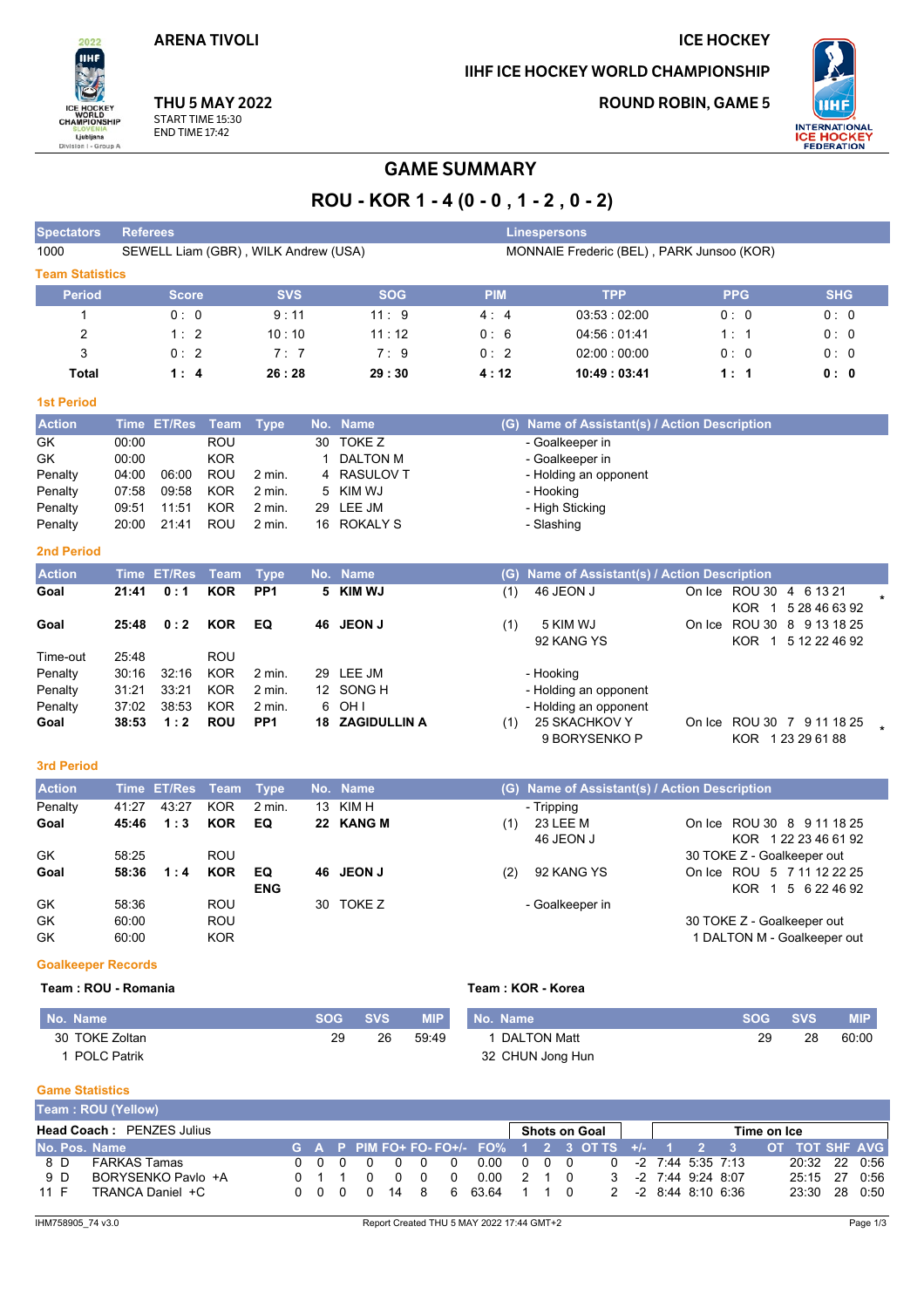## **ICE HOCKEY**

**ROUND ROBIN, GAME 5** 

IIHF ICE HOCKEY WORLD CHAMPIONSHIP



ICE HOCKEY<br>WORLD<br>CHAMPIONSHIP Ljubljana<br>
ision I - Group A

2022 **IIHF** 

Div

# **THU 5 MAY 2022**

START TIME 15:30<br>END TIME 17:42

| <b>Head Coach: PENZES Julius</b> |                               |          |              |          |   |                |                | Shots on Goal     |         |                |                |                |              | Time on Ice |  |                      |   |  |                |    |      |
|----------------------------------|-------------------------------|----------|--------------|----------|---|----------------|----------------|-------------------|---------|----------------|----------------|----------------|--------------|-------------|--|----------------------|---|--|----------------|----|------|
| No. Pos. Name                    |                               | G.       | $\mathbf{A}$ | P        |   |                |                | PIM FO+ FO- FO+/- | FO%     |                | $\overline{2}$ | $\overline{3}$ | <b>OT TS</b> | $+/-$       |  | $\overline{2}$       | 3 |  | OT TOT SHF AVG |    |      |
| 18 F                             | <b>ZAGIDULLIN Albert</b>      | 1        | 0            |          | 0 | 0              | 0              | 0                 | 0.00    | 2              | 3              | 1              | 6            | $-2$        |  | 7:34 8:13 7:49       |   |  | 23:36          | 30 | 0:47 |
| 25 F                             | <b>SKACHKOV Yevgeni</b>       | 0        |              |          | 0 | 0              | 0              | $\Omega$          | 0.00    | $\overline{2}$ | $\Omega$       | 2              | 4            | $-3$        |  | 7:34 7:44 8:25       |   |  | 23:43          | 29 | 0:49 |
| 4 D                              | <b>RASULOV Timur</b>          | 0        | 0            | 0        | 2 | 0              | 0              | 0                 | 0.00    | 0              | 1              | 0              |              | 0           |  | 3:44 5:01 5:23       |   |  | 14:08          | 19 | 0.44 |
| 6 D                              | BORS Huba +A (BP)             | 0        | 0            | 0        | 0 | 0              | 0              | 0                 | 0.00    | 1              | 1              | $\Omega$       | 2            | $\Omega$    |  | 6:28 8:52 6:26       |   |  | 21:46          | 27 | 0:48 |
| 13 F                             | <b>GLIGA Roberto</b>          | 0        | 0            | 0        | 0 | 4              | 10             | -6                | 28.57   | 2              | $\overline{2}$ | $\Omega$       | 4            | -1          |  | 7:01 7:50 7:52       |   |  | 22:43          | 27 | 0:50 |
| 16 F                             | <b>ROKALY Szilard</b>         | 0        | $\mathbf 0$  | 0        | 2 | 0              | 0              | 0                 | 0.00    | 0              | 0              | $\Omega$       | 0            | 0           |  | 6:32 7:27 8:11       |   |  | 22:10          | 25 | 0:53 |
| 21 F                             | <b>RESZEGH Tamas</b>          | 0        | 0            | $\Omega$ | 0 | 6              | $\overline{2}$ | 4                 | 75.00   | 1              | $\Omega$       | $\Omega$       | 1            | 0           |  | 6:03 7:03 5:46       |   |  | 18:52          | 25 | 0:45 |
| 5 D                              | <b>KOZMA Zsolt</b>            | 0        | 0            | 0        | 0 | 0              | 0              | 0                 | 0.00    | 0              | 0              | 1              |              | -1          |  | 3:50 2:05 3:21       |   |  | 9:16           | 13 | 0:42 |
| 7 F                              | <b>FODOR Csanad</b>           | $\Omega$ | 0            | 0        | 0 | 0              | 0              | 0                 | 0.00    | 0              | 0              | $\Omega$       | 0            | $-1$        |  | 5:31 6:19 7:38       |   |  | 19:28          | 23 | 0:50 |
| 12 D                             | YEMELIANENKO Yevhen           | 0        | 0            | 0        | 0 | 0              | 0              | 0                 | 0.00    | 0              | 0              |                |              | -1          |  | 2.47 1:44 2:40       |   |  | 7:11           | 12 | 0:35 |
| 19 F                             | <b>PETER Balazs</b>           | 0        | 0            | 0        | 0 | 0              | 0              | 0                 | 0.00    | 0              | 0              | 0              | 0            | 0           |  | 3:32 2:06 0:00       |   |  | 5:38           | 6  | 0:56 |
| 24 F                             | <b>MOLNAR Zsombor</b>         | $\Omega$ | $\mathbf 0$  | $\Omega$ | 0 | $\overline{1}$ | 1              | 0                 | 50.00   | 0              | 1              | 0              |              | 0           |  | 6:35 4:57 0:37       |   |  | 12:09          | 18 | 0:40 |
| 2 D                              | <b>BERDILA Catalin-Adrian</b> | $\Omega$ | 0            | 0        | 0 | 0              | 0              | 0                 | 0.00    | 0              | 0              | 0              | 0            | 0           |  | $0.00\ 0.00\ 0.00$   |   |  | 0:00           | 0  | 0:00 |
| 10 D                             | FERENCZ-CSIBI Robert          | 0        | 0            | 0        | 0 | 0              | 0              | 0                 | 0.00    | 0              | 0              | 1              |              | 0           |  | 3:48 2:53 4:29       |   |  | 11:10          | 14 | 0:47 |
| 17 F                             | <b>ROKALY Norbert</b>         | 0        | 0            | $\Omega$ | 0 | 9              | 4              | 5                 | 69.23   | 0              | 0              | 0              | 0            | 0           |  | 2:48 3:50 4:59       |   |  | 11:37          | 17 | 0:41 |
| 22 F                             | <b>CONSTANTIN Mircea</b>      | 0        | 0            | 0        | 0 | 0              | 0              | 0                 | 0.00    | 0              | 0              | 1              |              | -1          |  | $0.03$ $0.04$ 4:55   |   |  | 5:02           | 9  | 0:33 |
| 28 F                             | <b>CASANEANU Eduard</b>       | 0        | 0            | 0        | 0 | 0              | 0              | 0                 | 0.00    | 0              | 1              | 0              |              | $\Omega$    |  | $0:00$ $0:00$ $0:00$ |   |  | 0:00           | 0  | 0:00 |
| 1 GK                             | <b>POLC Patrik</b>            | 0        | 0            | 0        | 0 |                |                |                   |         | 0              | 0              | 0              | 0            |             |  |                      |   |  |                |    |      |
| 30 GK                            | <b>TOKE Zoltan</b>            | 0        | 0            | 0        | 0 |                |                |                   |         | 0              | 0              | $\mathbf{0}$   | 0            |             |  |                      |   |  |                |    |      |
| Total                            |                               | 1        | $\mathbf{2}$ | 3        | 4 | 34             | 25             |                   | 9 57.63 | 11             | 11             | 7              | 29           |             |  |                      |   |  |                |    |      |
|                                  | Team: KOR (Blue)              |          |              |          |   |                |                |                   |         |                |                |                |              |             |  |                      |   |  |                |    |      |

|               | Head Coach: LEE Chang Young |    | <b>Shots on Goal</b> |                |             |          |             |                   | Time on Ice |                |                |                |                |       |      |                              |      |           |                |    |            |
|---------------|-----------------------------|----|----------------------|----------------|-------------|----------|-------------|-------------------|-------------|----------------|----------------|----------------|----------------|-------|------|------------------------------|------|-----------|----------------|----|------------|
| No. Pos. Name |                             | G. | A                    | P              |             |          |             | PIM FO+ FO- FO+/- | FO%         |                | $\overline{2}$ | $\overline{3}$ | <b>OT TS</b>   | $+/-$ |      | $\overline{2}$               | 3    | <b>OT</b> | <b>TOT SHF</b> |    | <b>AVG</b> |
| 5 D           | KIM Won Jun                 | 1  | 1                    | $\overline{2}$ | 2           | $\Omega$ | 0           | 0                 | 0.00        | 0              | 1              | $\mathbf{0}$   | -1             | $+2$  | 5:48 | 7:02 6:44                    |      |           | 19:34          | 30 | 0:39       |
| 6 D           | OH Ingyo                    | 0  | 0                    | 0              | 2           | 0        | 0           | 0                 | 0.00        | 0              | 0              | 0              | 0              | $+1$  |      | 6:48 6:56 6:43               |      |           | 20:27          | 31 | 0:39       |
| 11 F          | KIM Kisung +C               | 0  | 0                    | 0              | 0           | 8        | 8           | 0                 | 50.00       | $\overline{2}$ | 0              | 0              | 2              | 0     | 5:27 | 6:45 6:51                    |      |           | 19:03          | 28 | 0:40       |
| 19 F          | <b>KIM Sangwook</b>         | 0  | 0                    | 0              | 0           | 0        | $\mathbf 0$ | 0                 | 0.00        | 0              | 0              | 2              | $\overline{2}$ | 0     |      | 6:04 5:50 6:14               |      |           | 18:08          | 29 | 0:37       |
| 27 F          | AHN Jin Hui                 | 0  | 0                    | 0              | 0           | $\Omega$ | $\Omega$    | 0                 | 0.00        | 0              | $\overline{2}$ | $\mathbf{0}$   | $\overline{2}$ | 0     |      | 5:24 6:04 6:39               |      |           | 18:07          | 25 | 0:43       |
| 12 D          | SONG Hyeongcheol            | 0  | 0                    | 0              | 2           | 0        | 0           | 0                 | 0.00        | 0              | 0              | 2              | 2              | $+1$  |      | 8:17 7:17                    | 7:16 |           | 22:50          | 36 | 0:38       |
| 17 F          | <b>SHIN Sanghoon</b>        | 0  | 0                    | 0              | 0           | 0        | 0           | 0                 | 0.00        | 2              | 0              | $\Omega$       | 2              | 0     |      | 7:10 5:23 3:08               |      |           | 15:41          | 21 | 0:44       |
| 28 F          | <b>LEE Chong Min</b>        | 0  | 0                    | 0              | 0           | 0        | 0           | 0                 | 0.00        | 0              |                | 1              | 2              | 0     |      | 5:56 3:47 5:05               |      |           | 14:48          | 21 | 0:42       |
| 61 D          | LEE Don Ku +A               | 0  | 0                    | 0              | 0           | 0        | 0           | 0                 | 0.00        | $\overline{2}$ | 2              | $\Omega$       | 4              | $+1$  |      | 6:17 7:19 6:33               |      |           | 20:09          | 31 | 0:39       |
| 63 F          | PARK Jin Kyu +A             | 0  | 0                    | 0              | $\Omega$    | 5        | 5           | 0                 | 50.00       | 0              | 0              | $\Omega$       | 0              | 0     |      | 4.54 4.41                    | 3:45 |           | 13:20          | 20 | 0:40       |
| 22 F          | <b>KANG Minwan</b>          |    | 0                    |                | 0           | 0        | 2           | -2                | 0.00        | 0              |                |                | 2              | $+3$  |      | 3:21 4:26 3:48               |      |           | 11:35          | 17 | 0:40       |
| 23 D          | LEE Minjae                  | 0  | 1                    | 1              | 0           | 0        | 0           | 0                 | 0.00        | $\mathbf{1}$   | 0              |                | 2              | $+1$  |      | 6:00 4:19 6:46               |      |           | 17:05          | 30 | 0:34       |
| 46 F          | JEON Jungwoo (BP)           | 2  | 2                    | 4              | 0           | 3        | 6           | $-3$              | 33.33       | 0              | $\overline{2}$ | 1              | 3              | $+3$  |      | 3:59 4:33 4:40               |      |           | 13:12          | 22 | 0:36       |
| 58 D          | NAM Heedoo                  | 0  | 0                    | 0              | $\mathbf 0$ | 0        | 0           | 0                 | 0.00        | 0              | 1              | $\Omega$       | 1              | 0     |      | 1:17 3:08 5:42               |      |           | 10:07          | 16 | 0:37       |
| 92 F          | <b>KANG Yoon Seok</b>       | 0  | 2                    | $\overline{2}$ | $\Omega$    | $\Omega$ | $\Omega$    | $\Omega$          | 0.00        | $\Omega$       | $\Omega$       | -1             | 1              | $+3$  |      | 3:25 2:39 4:07               |      |           | 10:11          | 17 | 0:35       |
| 8 D           | YOO Beom Suk                | 0  | 0                    | 0              | 0           | 0        | 0           | 0                 | 0.00        |                | $\Omega$       | 0              |                | 0     |      | $0.33 \quad 0.00 \quad 0.00$ |      |           | 0:33           |    | 0:33       |
| 13 F          | <b>KIM Hyosuk</b>           | 0  | 0                    | 0              | 2           | 0        | 0           | 0                 | 0.00        | $\mathbf{1}$   | 0              | 0              | 1              | 0     |      | 1:45 3:28 3:49               |      |           | 9:02           | 15 | 0:36       |
| 29 F          | LEE Jong Min                | 0  | 0                    | 0              | 4           | 8        | 9           | -1                | 47.06       | 0              | 1              | 0              | 1              | 0     |      | 3:57 3:25 5:00               |      |           | 12:22          | 22 | 0:33       |
| 44 F          | <b>KANG Hwanhee</b>         | 0  | 0                    | 0              | 0           | 0        | 0           | 0                 | 0.00        | 0              | 0              | $\Omega$       | 0              | 0     |      | 2:41 1:40 0:00               |      |           | 4:21           | 8  | 0:32       |
| 88 F          | LEE Je Hui                  | 0  | 0                    | 0              | $\Omega$    |          | 4           | $-3$              | 20.00       | $\Omega$       |                | $\Omega$       | $\mathbf 1$    | 0     |      | 4:32 4:49 5:35               |      |           | 14:56          | 24 | 0:37       |
| GK<br>1       | <b>DALTON Matt</b>          | 0  | 0                    | 0              | 0           |          |             |                   |             | 0              | 0              | 0              | 0              |       |      |                              |      |           |                |    |            |
| 32 GK         | CHUN Jong Hun               | 0  | 0                    | 0              | 0           |          |             |                   |             | 0              | 0              | $\mathbf{0}$   | 0              |       |      |                              |      |           |                |    |            |
| <b>Total</b>  |                             | 4  | 6                    | 10             | 12          | 25       | 34          |                   | $-9$ 42.37  | 9              | 12             | 9              | 30             |       |      |                              |      |           |                |    |            |